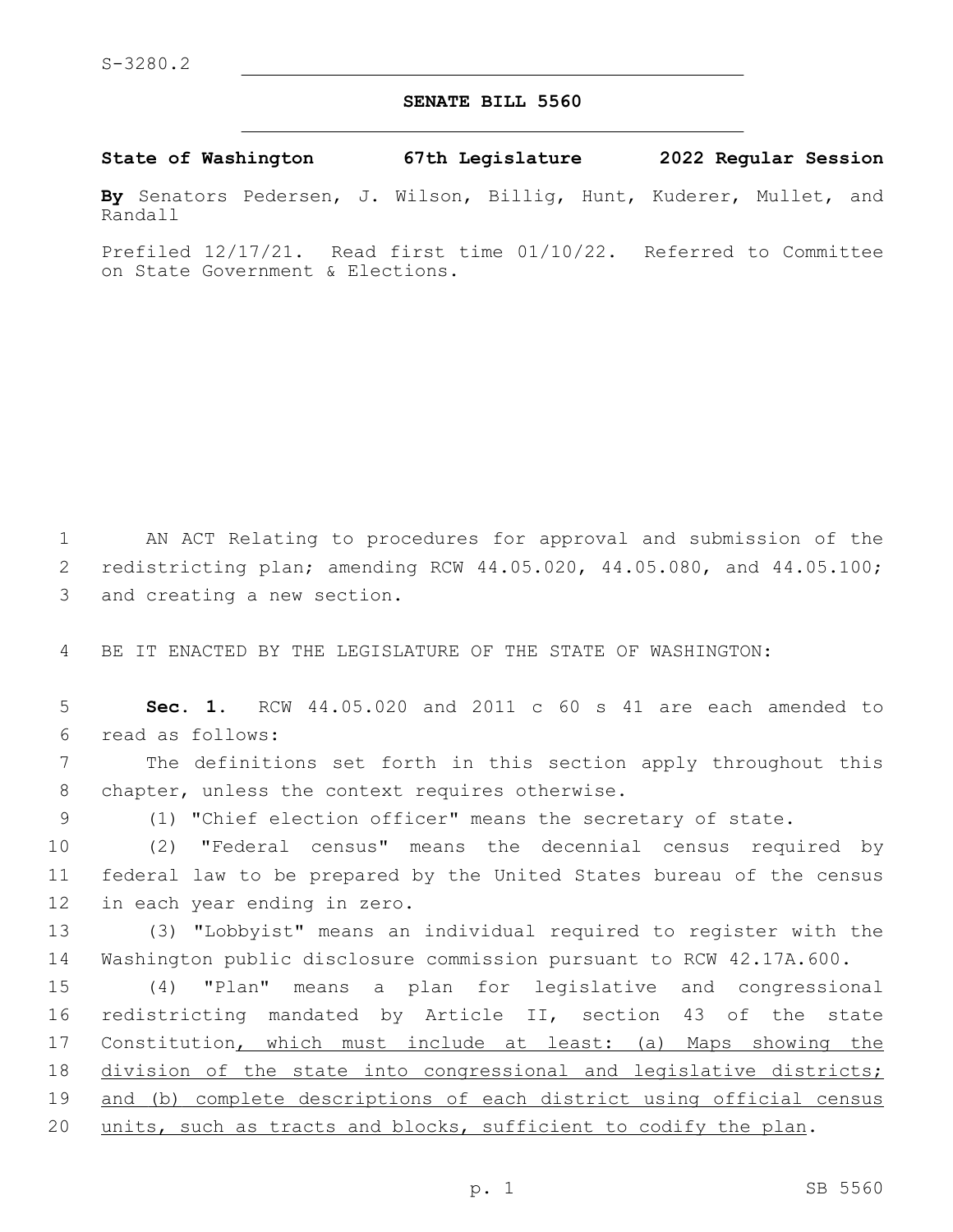**Sec. 2.** RCW 44.05.080 and 2018 c 301 s 10 are each amended to 2 read as follows:

 In addition to other duties prescribed by law, the commission shall:4

 (1) Adopt rules pursuant to the Administrative Procedure Act, chapter 34.05 RCW, to carry out the provisions of Article II, section 43 of the state Constitution and of this chapter, which rules shall provide that three voting members of the commission constitute a quorum to do business, and that the votes of three of the voting members are required for any official action of the commission;

 (2) Act as the legislature's recipient of the final redistricting 12 data and maps from the United States Bureau of the Census;

 (3) Comply with requirements to disclose and preserve public records as specified in chapters 40.14 and 42.56 RCW;

 (4) Hold open meetings pursuant to the open public meetings act, 16 chapter 42.30 RCW;

(5) Prepare and disclose its minutes pursuant to RCW 42.30.035;

(6) Be subject to the provisions of RCW 42.17A.700;

 (7) Prepare and publish a report with the plan; the report will 20 be made available to the public at the time the plan is ((published)) submitted to the legislature. The report will include but will not be limited to: (a) The population and percentage deviation from the average district population for every district; (b) an explanation of the criteria used in developing the plan with a justification of any deviation in a district from the average district population; (c) a map of all the districts; and (d) the estimated cost incurred by the 27 counties for adjusting precinct boundaries;

 (8) Adopt a districting plan for a noncharter county with a population of four hundred thousand or more, pursuant to RCW 30 36.32.054.

 **Sec. 3.** RCW 44.05.100 and 2019 c 192 s 1 are each amended to 32 read as follows:

 (1) The commission must make a redistricting plan publicly available at least 72 hours before voting to approve the plan. Once the plan has been made publicly available, any amendments to the plan must be debated and voted on in open session, and at least 24 hours must pass after any amendments are adopted before the commission may 38 vote on final approval of the plan. Upon approval of ((a 39 redistricting)) the plan by three of the voting members of the